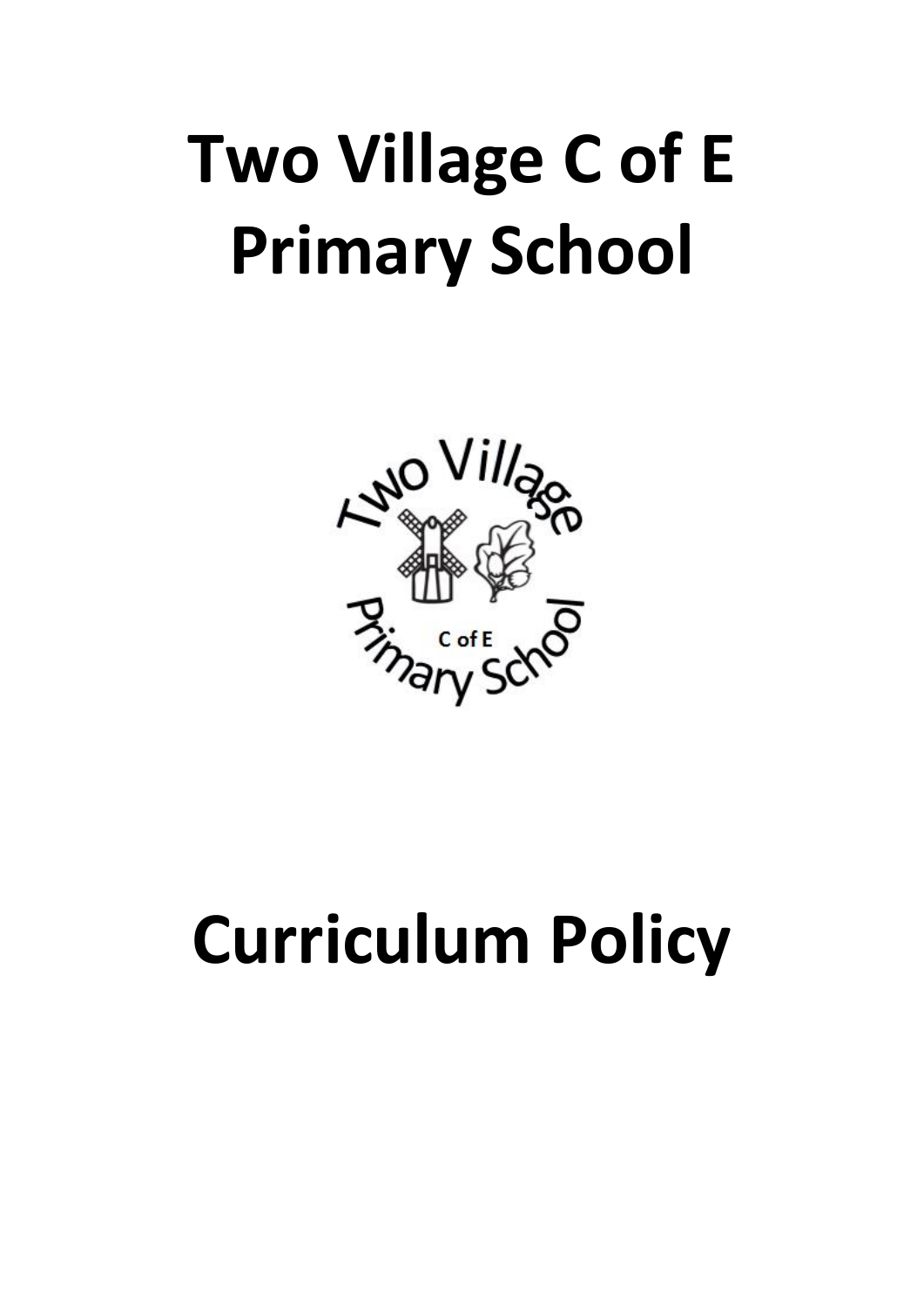

# *Sowing the Seeds for Success – With God Nothing is Impossible*

# **Curriculum Policy**

## **1 Introduction**

The curriculum is all of the learning and planned activities that we organise at Two Village C of E Primary School in order to promote learning, personal growth and development. It includes not only the formal requirements of the National Curriculum, but also the range of extra-curricular activities that the school organises in order to enrich the experiences of the children at our School.

## **2 Vision and Values**

At Two Village C of E Primary School, our curriculum has been devised to enable us to fulfil our vision for our children;

#### *Sowing the Seeds for Success – With God Nothing is Impossible*

Our curriculum at Two Village C of E Primary School is driven by our school's vision and values. As a Church of England School we aim to ensure that our vision and values underpin everything that we do in our school, including, most importantly, our curriculum. Our curriculum has therefore been devised around these.

We aim to provide opportunities and experiences through our curriculum, for all of our children, which enable them to achieve their dreams and never give up on their goals. Through our Christian values, our curriculum provides our children with the essential skills and knowledge that they will require to live in their future world, including the development of essential life skills. In order to do this, our children need to develop a greater understanding of global issues and how they can play their part in making our world a better place for future generations.

## **3 Aims and objectives**

The National Curriculum provides pupils with an introduction to the essential knowledge that they need to be educated citizens.

The National Curriculum is just one element in the education of every child. There is time and space in the school day and in each week, term and year to extend beyond the National Curriculum specifications. The National Curriculum provides an outline of core knowledge around which teachers can develop exciting and stimulating lessons to promote the development of pupils' knowledge, understanding and skills as part of the wider school curriculum.

The aims of our school curriculum at Two Village Primary School are to enable children to:

- Develop a love of learning
- Be aspirational in their hopes and dreams for their future and for what they are able to achieve during their time with us and beyond.
- Access experiences and opportunities which they may not have outside school through visits, visitors with a strong focus on the arts, sport and outdoor learning.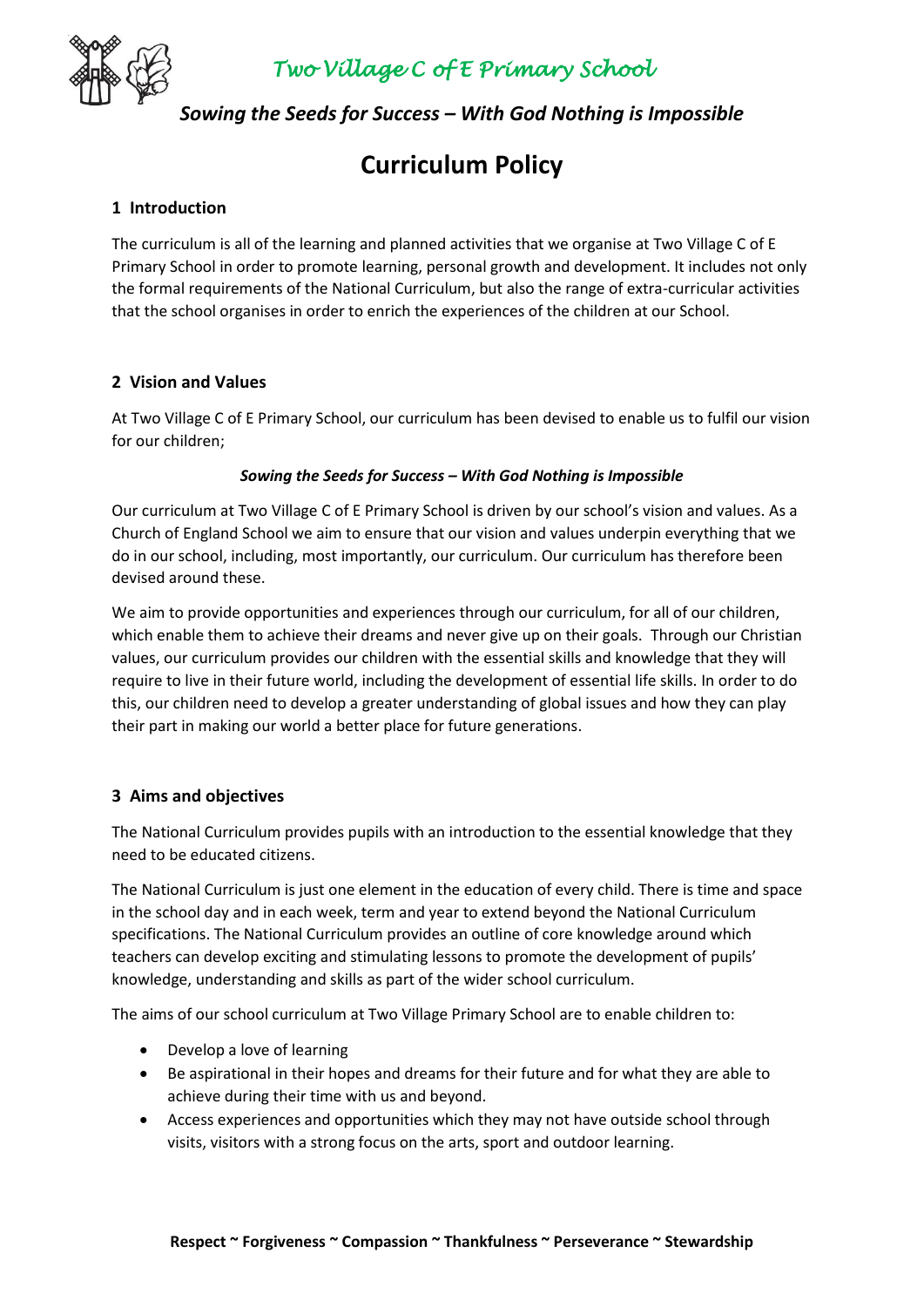

# *Sowing the Seeds for Success – With God Nothing is Impossible*

- Be open-minded, tolerant, fair, respectful and responsible citizens who embrace equality and diversity
- Feel safe and valued as part of a caring community that celebrates success
- Be independent thinkers / learners who are able to seek solutions creatively and cooperatively
- Develop an enquiring mind and be able to ask questions
- Be confident enough to take risks in their learning
- Be able to listen and articulate responses showing consideration to others
- Be polite and courteous
- Be proactive in their responsibilities towards the community, society, the environment and economy, linking 'real life' with their learning
- Be aware of and recognise their own learning needs and be involved in planning future steps
- Develop a sense of self-esteem: be well balanced and healthy individuals
- Have a desire to think about and help local and global communities

## **4 Organisation and Planning**

At Two Village our curriculum has been developed as a two year rolling programme. This enables teachers in our one form entry primary school to work collaboratively in key stage phases to plan and teach exciting, inspiring and challenging lessons and provide experiences for our pupils which encourage curiosity.

The curriculum is divided into three 'topics' each year, which change termly. Each term has a specific subject focus which is the same across the school. This enables pupils to become immersed in the subject. During each term, there is a very strong focus on the identified subject, however, other subjects are also taught throughout the term. Within our curriculum plan, learning objectives from the National Curriculum and key skills are identified for each topic to ensure complete coverage of these and clear progression throughout the school.

Each termly topic has an overall theme linked to the focus subject, but also has a 'big question' to be answered and 3 to 4 key concepts to be explored, including at least one of our school's values each term. Children and teachers explore the question throughout the topic, which may lead them to follow a different path than originally intended. The learning objectives and skills identified on the curriculum plans must be covered but are a minimum expectation. Providing the identified knowledge and skills identified are covered, teachers and children are encouraged to take their learning in other directions if it helps them to answer their question and deepen their understanding of the key concepts and world issues.

Our Curriculum Map indicates which topics are taught to which groups of children and in which terms. Over each academic year, each child has the opportunity to experience the full range of National Curriculum subjects. In developing our curriculum, areas of learning from different curriculum subjects which contain similar themes or links have been identified and placed together. This allows for a more creative and cross curricular approach to learning and encourages children to apply skills in a variety of ways, as well as make links in their learning.

Medium term or topic plans are developed to ensure coverage of the curriculum. These include learning intentions and activities with differentiation identified where appropriate.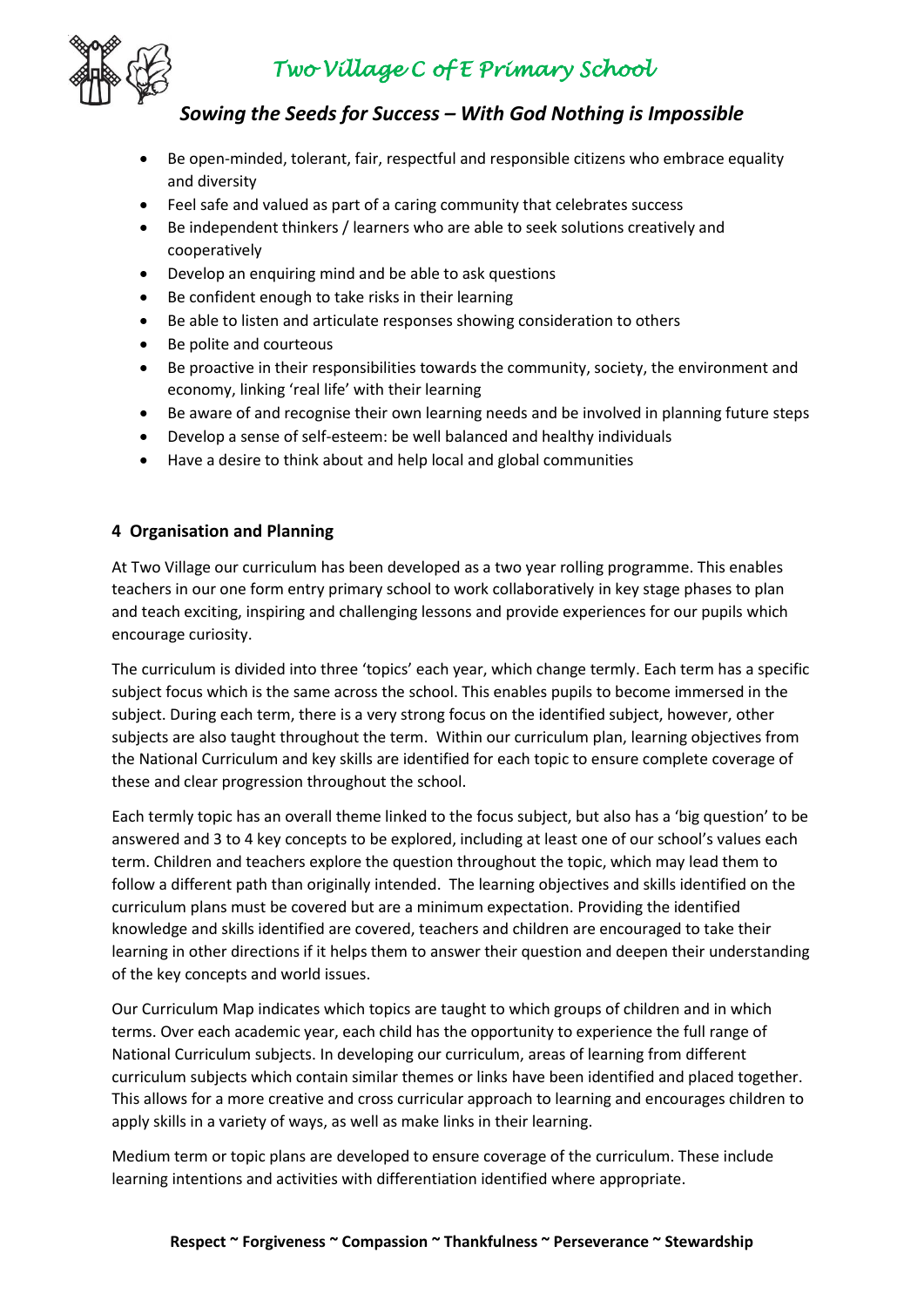

# *Sowing the Seeds for Success – With God Nothing is Impossible*

In addition to our main curriculum, we also offer Forest School Sessions for our pupils. These lessons are provided in addition to our core curriculum and provide pupils with the opportunities to take risks, make choices and initiate their own learning, as well as develop a range of important life skills. These sessions also help children to understand, appreciate and care for the natural environment. We also offer a range of extra-curricular activities which take place during lunchtimes or after school. These change termly so that a range of activities can be provided throughout the year.

## **5 Inclusion**

In line with our vision, our teachers set high expectations for every pupil at Two Village and plan work to carefully match pupils' needs. This includes:

- Planning challenging work for pupils whose attainment is significantly above the expected standard
- Planning effective lessons to accelerate learning for pupils who have low levels of prior attainment or come from disadvantaged backgrounds
- Planning carefully adapted, but appropriately challenging lessons, for pupils' working at a lower level, including those identified with additional or special educational needs, with assistance from the school's SENCo as appropriate.

Teachers use appropriate assessment to set targets which are deliberately ambitious.

The curriculum in our school is designed to provide access and opportunity for all children who attend the school. If we think it necessary to adapt the curriculum to meet the needs of individual children, then we do so in consultation with the child's parents and the school's SENCo.

If a child has a special educational need or disability, our school does all it can to meet these individual needs. Our provision complies with the requirements set out in the SEND Code of Practice (2015). In most instances, for our pupils with special educational needs, the teacher is able to provide resources and educational opportunities which meet these needs within the normal class organisation.

## **6 The Role of the Subject Leader**

The role of the subject leader is to:

- Provide a strategic lead and direction for the subject;
- Support and offer advice to colleagues on issues related to the subject;
- Monitor pupil progress in that subject area;
- Provide efficient resource management for the subject.

The school gives subject leaders non-contact time, so that they can carry out the necessary duties involved with their role. It is the role of each subject leader to keep up to date with developments in their subject, at both national and local level. They review the way the subject is taught in the school and plan for improvement. This development planning links to whole-school objectives. Each subject leader reviews the curriculum plans for their subject, ensures that there is full coverage of the National Curriculum, learning intentions are clear and that progression is planned into schemes of